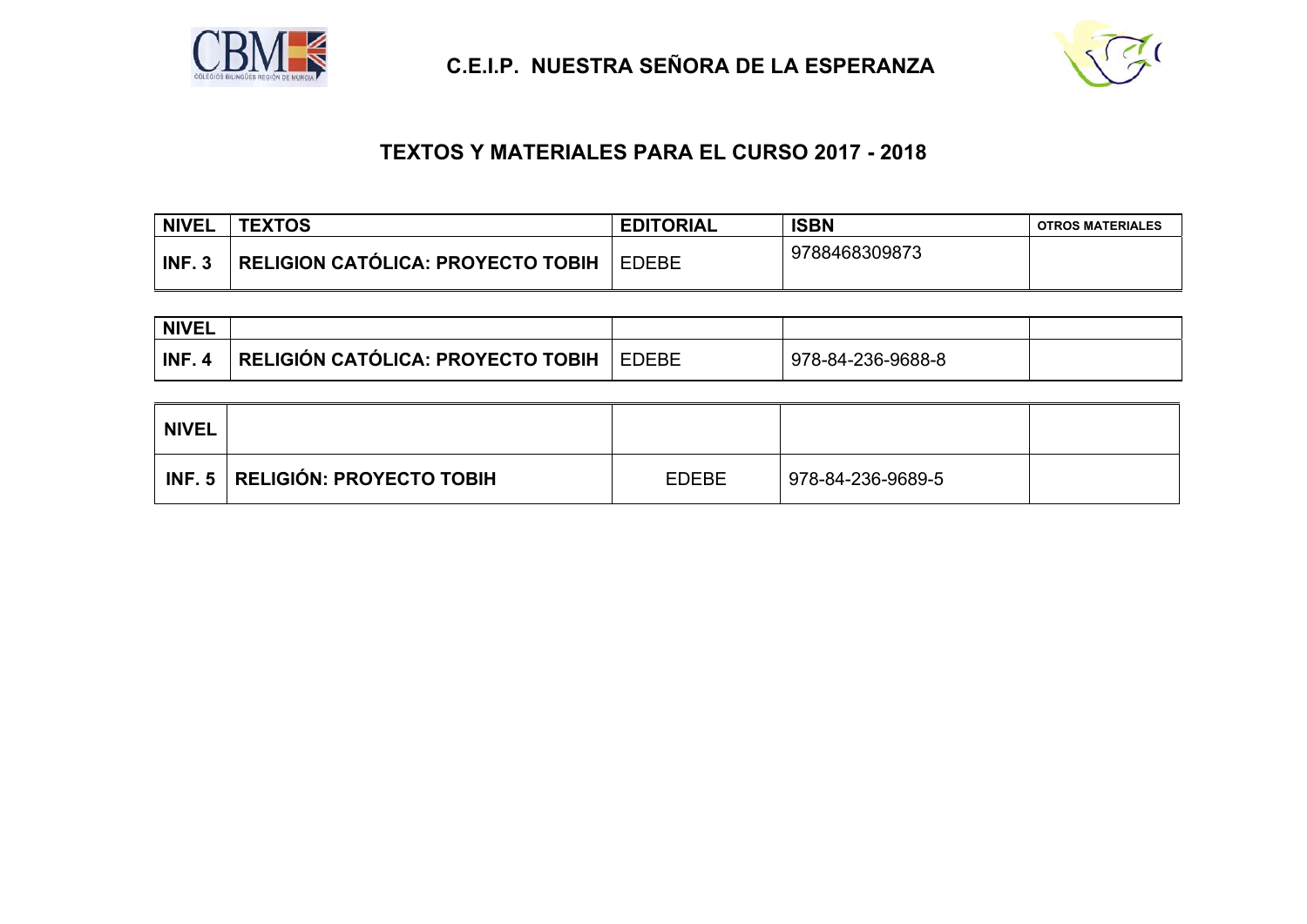|                     | <b>APRENDER ES CRECER</b><br>Lengua.<br>Matemáticas.<br>C.Sociales | <b>ANAYA</b>      | 978-84-678-4527-3<br>978-84-678-6503-5<br>978-84-678-6499-1 |  |
|---------------------|--------------------------------------------------------------------|-------------------|-------------------------------------------------------------|--|
|                     | <b>MUSIC: RICHMOND</b>                                             | <b>SANTILLANA</b> | 978-84-680-8764-1                                           |  |
| $1^{\circ}$<br>PRI. | <b>RELIGIÓN: APRENDER ES CRECER</b>                                | <b>ANAYA</b>      | 978-84-678-7604-8                                           |  |
|                     | <b>SCIENCE</b>                                                     | Fotocopias        |                                                             |  |
|                     | Inglés: Rooftops 1.<br>Student book + Activity Book                | <b>OXFORD</b>     | 9780194503020<br>9780194503112                              |  |
|                     | <b>VALORES SOCIALES Y CÍVICOS</b>                                  | <b>ANAYA</b>      | 978-84-678-3638-7                                           |  |

|                     | <b>APRENDER ES CRECER</b><br>Lengua.<br>Matemáticas.<br>C.Sociales                               | <b>ANAYA</b>                          | 978-84-678-7395-5<br>978-84-678-7401-3<br>978-84-678-8443-2 |
|---------------------|--------------------------------------------------------------------------------------------------|---------------------------------------|-------------------------------------------------------------|
|                     | <b>ARTS &amp; CRAFTS</b>                                                                         | <b>TERMINAREMOS</b><br>EL LIBRO DE 1º |                                                             |
|                     | <b>MUSIC: RICHMOND</b>                                                                           | <b>SANTILLANA</b>                     | 978-84-680-2931-3                                           |
| $2^{\circ}$<br>PRI. | <b>RELIGIÓN: APRENDER ES CRECER</b>                                                              | <b>ANAYA</b>                          | 978-84-678-7606-2                                           |
|                     | <b>SCIENCE</b>                                                                                   | Fotocopias                            |                                                             |
|                     | <b>VALORES SOCIALES Y CÍVICOS</b>                                                                | <b>ANAYA</b>                          | 978-84-678-7491-4                                           |
|                     | Inglés: Ace 1 Classbook + Activity book<br>NOTA: Para 2º usamos Ace 1 (uno) No es<br>una errata. | <b>OXFORD</b>                         | 9780194007665<br>9780194006873                              |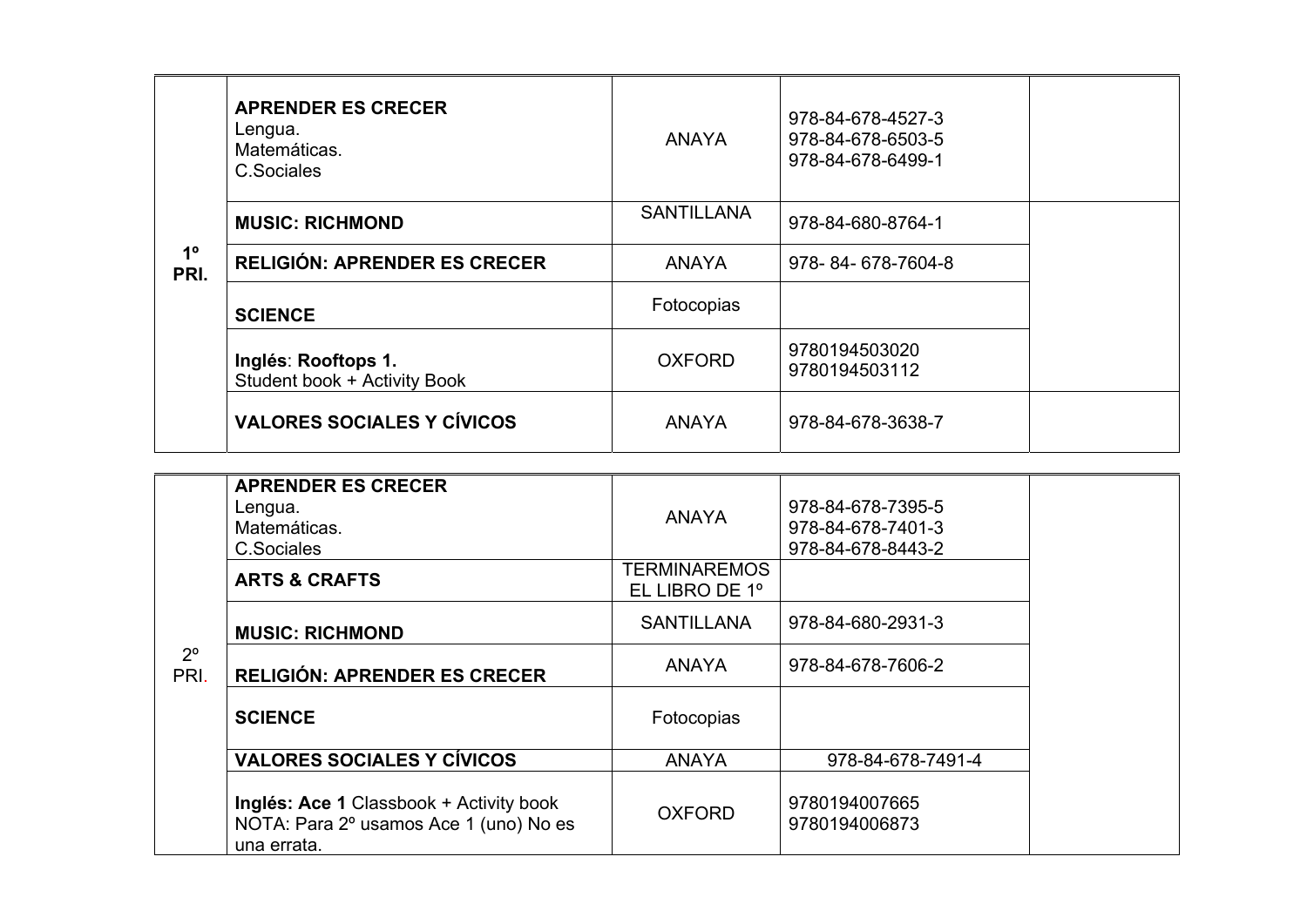|                        | <b>PROYECTO: APRENDER ES CRECER</b><br><b>LENGUA 3</b><br><b>MATEMÁTICAS 3</b>                         | <b>ANAYA</b>  | 978-84-678-4764-2<br>978-84-678-4774-1 | <b>Diccionario</b><br><b>Escolar</b> |
|------------------------|--------------------------------------------------------------------------------------------------------|---------------|----------------------------------------|--------------------------------------|
|                        | <b>RELIGIÓN: APRENDER ES CRECER</b>                                                                    | <b>ANAYA</b>  | 978-84-678-8393-0                      | <b>Santillana</b>                    |
|                        |                                                                                                        |               |                                        |                                      |
| 3 <sup>o</sup><br>PRI. | Inglés: Ace 2. Student's Book + Activity Book<br>NOTA: Para 3º usamos Ace 2 (dos) No es<br>una errata. | <b>OXFORD</b> | 9780194007672<br>9780194006880         | Flauta dulce.                        |
|                        | <b>APRENDER ES CRECER</b><br><b>CIENCIAS SOCIALES</b>                                                  | <b>ANAYA</b>  | 978-84-678-4809-0                      |                                      |
|                        | <b>VALORES SOCIALES Y CÍVICOS</b>                                                                      | <b>ANAYA</b>  | 978-84-678-3640-0                      |                                      |
|                        | <b>Science: Natural and Social Science 3.</b><br>Pupil's book                                          | MacMillan     | <b>PRÉSTAMO</b>                        |                                      |

|                     | <b>PROYECTO: Aprender es crecer (libros)</b><br><i>trimestrales)</i><br>LENGUA 4°<br>MATEMÁTICAS 4°  | <b>ANAYA</b>     | <b>PRÉSTAMO</b><br>978-84-678-7755-7<br>978-84-678-7769-4 |            |
|---------------------|------------------------------------------------------------------------------------------------------|------------------|-----------------------------------------------------------|------------|
|                     | <b>APRENDER ES CRECER 4</b><br><b>CIENCIAS SOCIALES</b>                                              | <b>ANAYA</b>     | <b>PRÉSTAMO</b><br>978-84-678-7834-9                      |            |
| $4^{\circ}$<br>PRI. | Science: Macmillan Natural and Social<br>Science 4. Pupil's Book                                     | <b>MACMILLAN</b> | <b>PRÉSTAMO</b>                                           |            |
|                     | <b>RELIGIÓN: APRENDER ES CRECER</b>                                                                  | <b>ANAYA</b>     | 978-84-678-8395-4                                         | La Biblia. |
|                     | Inglés: Ace 3. Pupil's Book + Activity Book<br>NOTA: Para 4º usamos Ace 3 (tres) No es<br>una errata | <b>OXFORD</b>    | 9780194007689<br>9780194006897                            |            |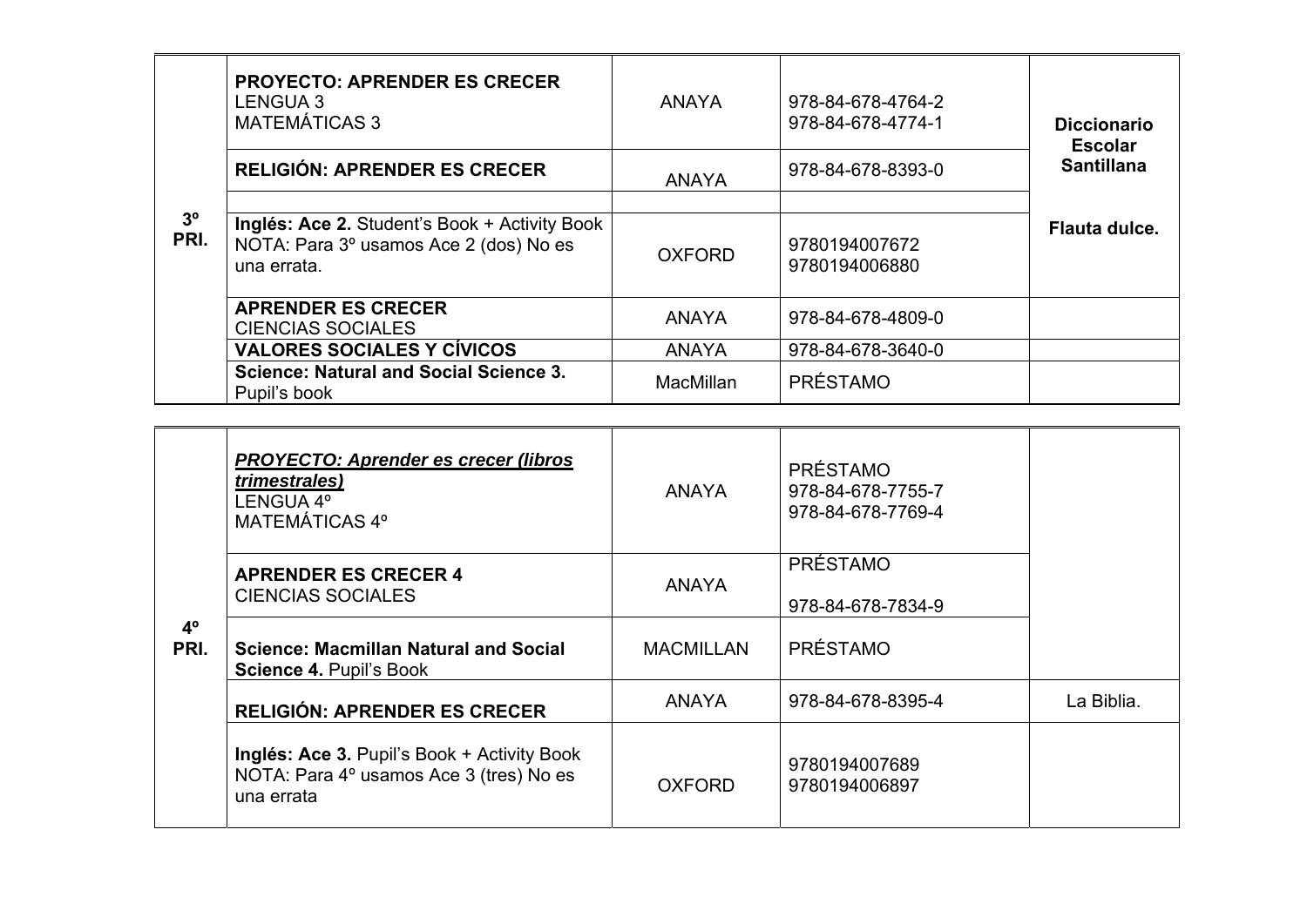|                     | <b>PROYECTO: APRENDER ES</b><br><b>CRECER(LIBROS TRIMESTRALES)</b><br>Lengua castellana 5°<br>Matemáticas 5 <sup>°</sup> | ANAYA               | <b>PRÉSTAMO</b><br>978-84-678-3292-1<br>978-84-678-3304-1 |  |
|---------------------|--------------------------------------------------------------------------------------------------------------------------|---------------------|-----------------------------------------------------------|--|
|                     | <b>APRENDER ES CRECER 5°</b><br><b>CIENCIAS SOCIALES</b>                                                                 | <b>ANAYA</b>        | <b>PRÉSTAMO</b><br>978-84-678-3337-9                      |  |
| $5^{\circ}$<br>PRI. | <b>Science: New World 5.</b><br>Temas 6, 7, 8, 9, 12 y 13                                                                | <b>VICENS VIVES</b> | PRÉSTAMO /<br><b>FOTOCOPIAS</b>                           |  |
|                     | <b>RELIGIÓN: APRENDER ES CRECER</b>                                                                                      | <b>ANAYA</b>        | 978-84-678-8402-9                                         |  |
|                     | Inglés: Ace! 4 Class book + Act. Book<br>NOTA: Para quinto usamos Ace 4 (cuatro)<br>No es una errata.                    | <b>OXFORD</b>       | 9780194007696<br>9780194006903                            |  |
|                     | EN SCÈNE 1- FRANCÉS 5°. Livre de l'élève<br>EN SCÈNE 1- Cahier d'activités                                               | <b>OXFORD</b>       | 978-84-673-7401-8<br>978-48-673-7402-5                    |  |